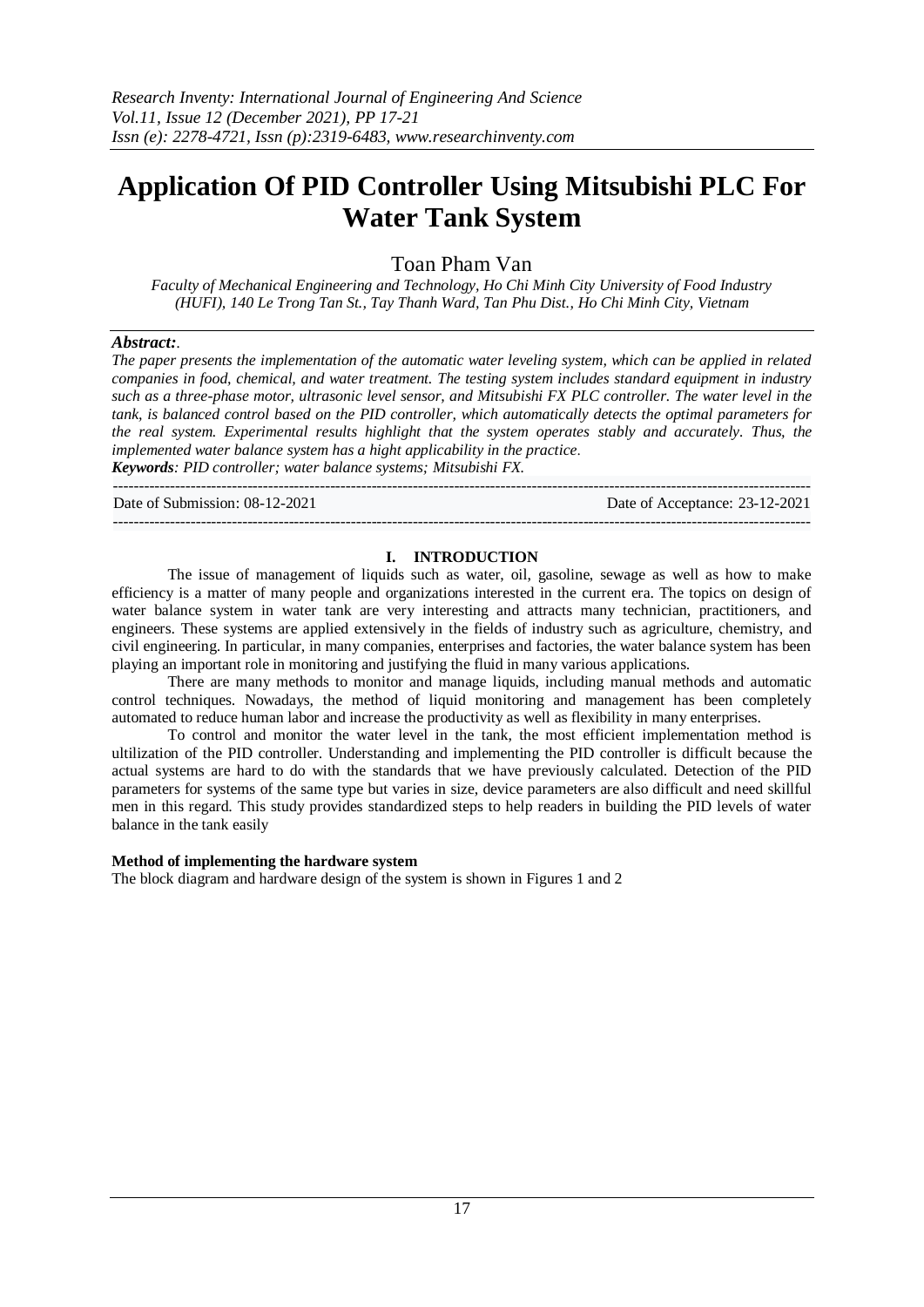

Part model frame: the model frame is designed compact. The entire frame is made from iron shaped V makes the system strong and easy to execute. Below are four wheels that make it easy to move the system on the ground or the workshop floor.

**Water tank system:**It consists of 20 liter bottles in clear form and can observe the water level in the bottle. Several computation of determining the tank is based on [2].

**Ultrasonic sensor**: Measuring distance from 3 to 30 cm, voltage output as 0 - 10V

**Water flow sensor**: Measuring range from 0 to 60 liters / minute, voltage output as 0 - 10V.

**Water pump motor**: 3 phase 220V motor type, capacity 200W, maximum flow 60 liters / minute

**Mitsubishi inverter**: Capacity of 200W, controlling motor of water pump motor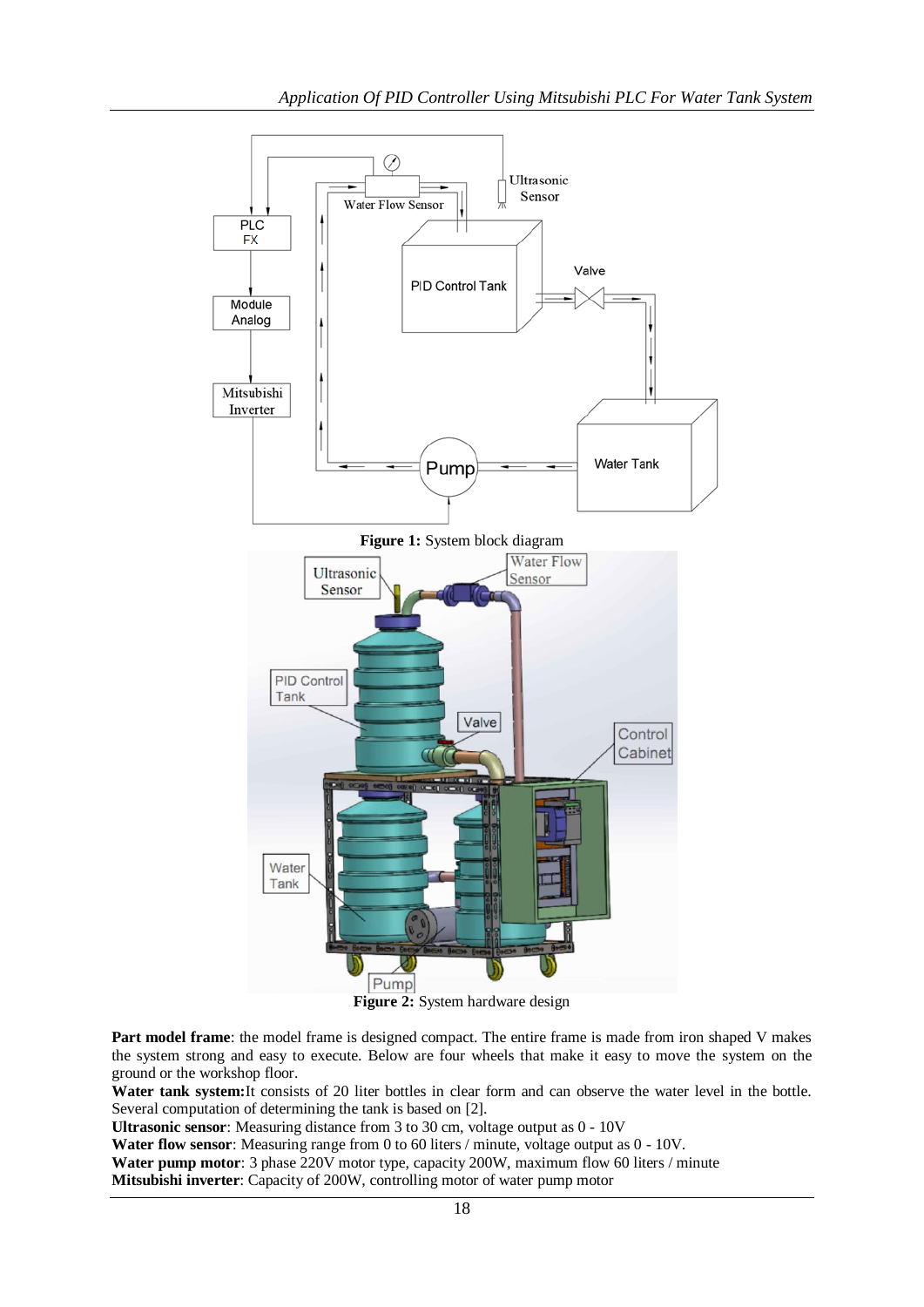**Central controller**: FX3U PLC controller plays the role of controller with the following functions:

- Receive Analog signals from the sensor to determine the water level in the control tank and the water flow after passing through the pump
- Calculate PID values and output signals to Analog output module to control the inverter changing the water pump flow.

**Auto-tuning function of PID instruction:** The auto-tuning function will automatically set the important constants, such as the proportional gain and the integral time, to ensure optimum PID control.

# **Auto-tuning procedure (limit cycle method):**

- Set the forward or backward operation
- Select the auto-tuning method (limit cycle method)
- Set the auto-tuning execution flag to ON
- Set the input filter
- Set the sampling time
- Set the Upper Limit Value
- Set the Lower Limit Value
- Set the threshold (hysteresis)
- Set the target value (SV)
- Set the ON PID instruction command input to start auto-tuning

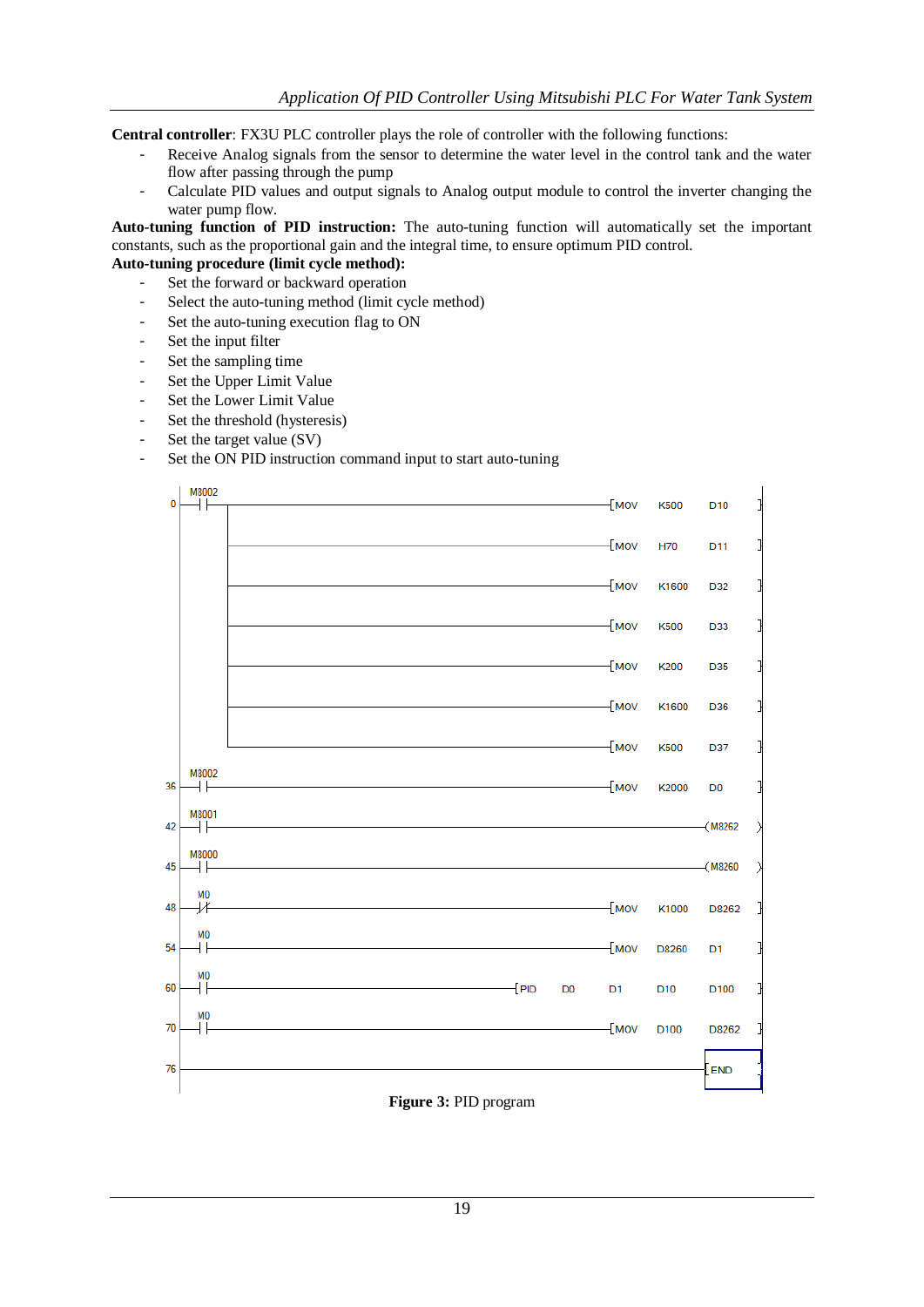

CPU **Figure 5:** Experimental test of models